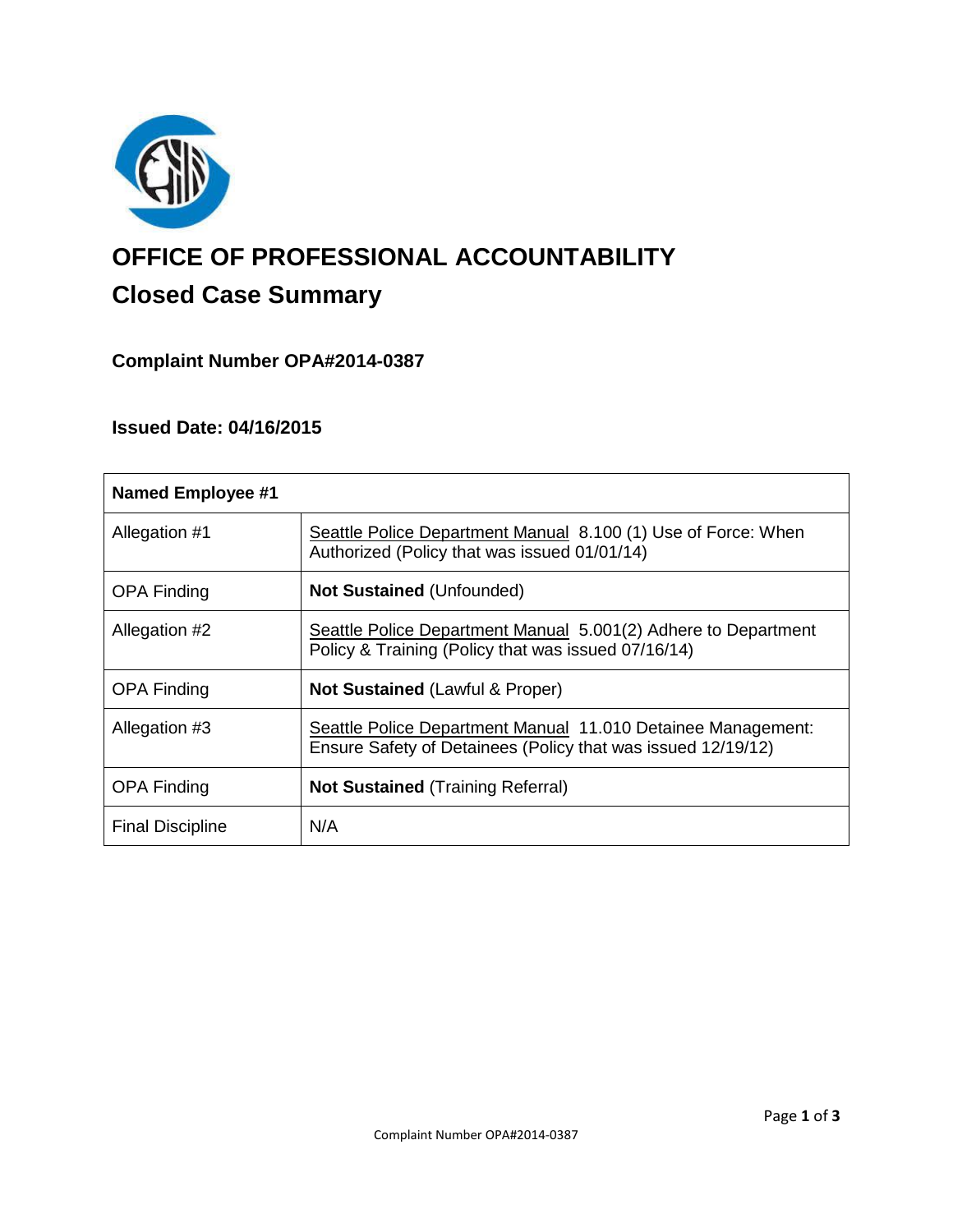| <b>Named Employee #2</b> |                                                                                                                              |
|--------------------------|------------------------------------------------------------------------------------------------------------------------------|
| Allegation #1            | Seattle Police Department Manual 8.100 (1) Use of Force: When<br>Authorized (Policy that was issued 01/01/14)                |
| <b>OPA Finding</b>       | <b>Not Sustained (Unfounded)</b>                                                                                             |
| Allegation #2            | Seattle Police Department Manual 5.001(2) Adhere to Department<br>Policy & Training (Policy that was issued 07/16/14)        |
| <b>OPA Finding</b>       | <b>Not Sustained (Lawful &amp; Proper)</b>                                                                                   |
| Allegation #3            | Seattle Police Department Manual 11.010 Detainee Management:<br>Ensure Safety of Detainees (Policy that was issued 12/19/12) |
| <b>OPA Finding</b>       | <b>Not Sustained (Training Referral)</b>                                                                                     |
| <b>Final Discipline</b>  | N/A                                                                                                                          |

## **INCIDENT SYNOPSIS**

During a review a Use of Force packet, a supervisor within the Department made a referral to OPA for possible Department policy violations related to checking handcuffs of detainees. Named employee #1 was responsible for the safety and transport of the subject. The subject was in the prisoner van for over 1 hour attempting to get the attention of an officer. The subject told named employee #2 that he was in pain and needed to have his handcuffs checked. Named employee #2 did not physically check the status of his hands and wrists, but was able to observe him inside the van through a window.

## **COMPLAINT**

The complainant, a supervisor within the department, alleged that the named employees may not have followed Department policy and training related to checking handcuffs of a detainee.

## **INVESTIGATION**

The OPA investigation included the following actions:

- 1. Review of the complaint memo
- 2. Review of the Use of Force Packet
- 3. Search for and review of all relevant records and other evidence
- 4. Review of In-Car Videos
- 5. Interviews of SPD employees